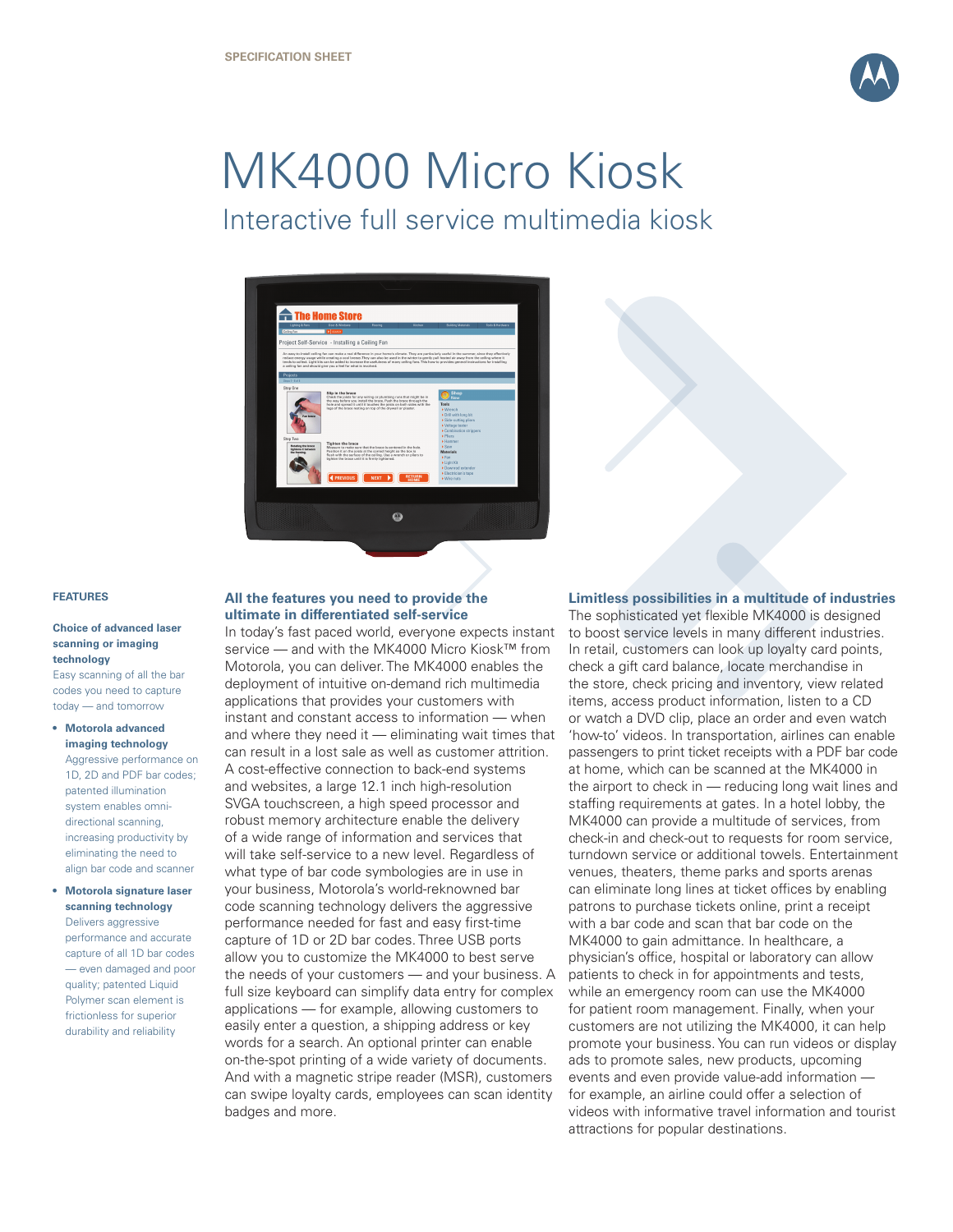**Comprehensive networking options: IEEE 802.11a/b/g and Ethernet support** Provides the flexibility to easily connect to your wireless or wired LAN

#### **Three USB ports**

Expandable — provides simultaneous support for up to three third-party USB peripherals, including printers, magnetic stripe readers, keyboards and more

# **Slim 2.43 in./6.17 cm profile**

Easy to deploy virtually anywhere in the store without sacrificing crucial sales floor square footage

#### **Compliant with VESA standard mounting**

Support for standard VESA brackets enables easy mounting of the MK4000 on shelves, walls, tables, end caps and more

#### **12.1 in. color SVGA LCD touch screen**

Enables display of rich graphics- and multimediaintensive applications

# **Microsoft® Windows® CE**

Standard operating system reduces application development time

# **Doubles as a workforce management portal to double your value**

Not only does the MK4000 enable the ultimate in self-service for your customers, it also allows enterprises to better manage and empower the workforce. Employees can view training videos as well as presentations on new products or weekly specials, providing an easy and low-cost way to deliver up-to-the-minute training. They can also access the same customer-facing features and functionality, providing on-demand access to the intelligence required to assist customers who may not feel comfortable utilizing the kiosk — and help close more sales. With just the press of a few virtual buttons, even new employees can answer questions and serve customers as swiftly as your most seasoned workers, increasing customer service consistency regardless of length of employment. Last, task and schedule management is simplified. Supervisors can monitor real-time work schedules and schedule change requests as well as access employee contact information. Alternatively, employees can view and print work schedules, request schedule changes and punch in and out for shifts and breaks on any MK4000, eliminating wasted time spent walking back and forth to a single centralized time clock.

# **A truly exceptional return on investment (ROI)**

You can put the MK4000 to work every minute of every workday — when the device is not supporting customers or employees, it can be used to deliver advertising and other targeted promotional initiatives. As a result, this single device can help you achieve many business objectives by improving customer service, satisfaction and retention; employee productivity and proficiency; and the results of your promotional campaigns — big benefits that provide an extremely rapid ROI. In addition, you can count on the future-proof MK4000 to meet the needs of your customers and your business today and tomorrow — the ability to add multiple peripherals combines with a Micro SD slot, providing the additional memory space to support new features and functionality as needed.

#### **Easy and cost-effective deployment**

A number of features allow enterprises to quickly, easily and cost-effectively deploy the MK4000 wherever it will best serve customers, dramatically

reducing the cost of either wireless or wired deployment. Support for 802.11a/b/g wireless LAN (WLAN) connectivity eliminates the need to run a network connection to each device, and wireless freedom enables deployment and re-deployment of devices wherever they are needed. Support for Ethernet enables businesses to take advantage of existing network connections. In addition, the MK4000 requires very little real estate, offering one of the thinnest profiles in this product category — less than 2.5 inches/6.35 cm deep. The standard Windows CE environment enables easy integration into your existing technology environment, as well as rapid and easy application development. And VESA mounting provides compatibility with standard wall mounts and stands, further simplifying installation.

# **A true end-to-end solution for deployment simplicity — and success**

Motorola can provide virtually everything you need to deploy a wireless self-service kiosk solution in your environment. In addition to the MK4000, Motorola offers a complete portfolio of award-winning wireless LAN (WLAN) infrastructure, management software and support services. Compatibility with Motorola's Mobility Services Platform (MSP) substantially reduces one of the largest costs associated with any mobility solution — day-to-day management. MSP enables centralized and remote staging, provisioning and day-to-day monitoring of all your MK4000 Micro Kiosks, regardless of whether they are in one building or in multiple locations across the country — or around the world. Our WLAN portfolio offers a robust wireless connection, regardless of the size of your facilities or physical challenges in your environment — such as the presence of metal as well as fixtures and other equipment that can create RF blind spots. And when you choose one of Motorola's Service from the Start programs, you'll enjoy multiple years of repair coverage with protection that begins from the date of purchase.

For more information on how you can take selfservice to the next level with the MK4000, please visit www.motorola.com/mk4000 or access our global contact directory at www.motorola.com/ enterprisemobility/contactus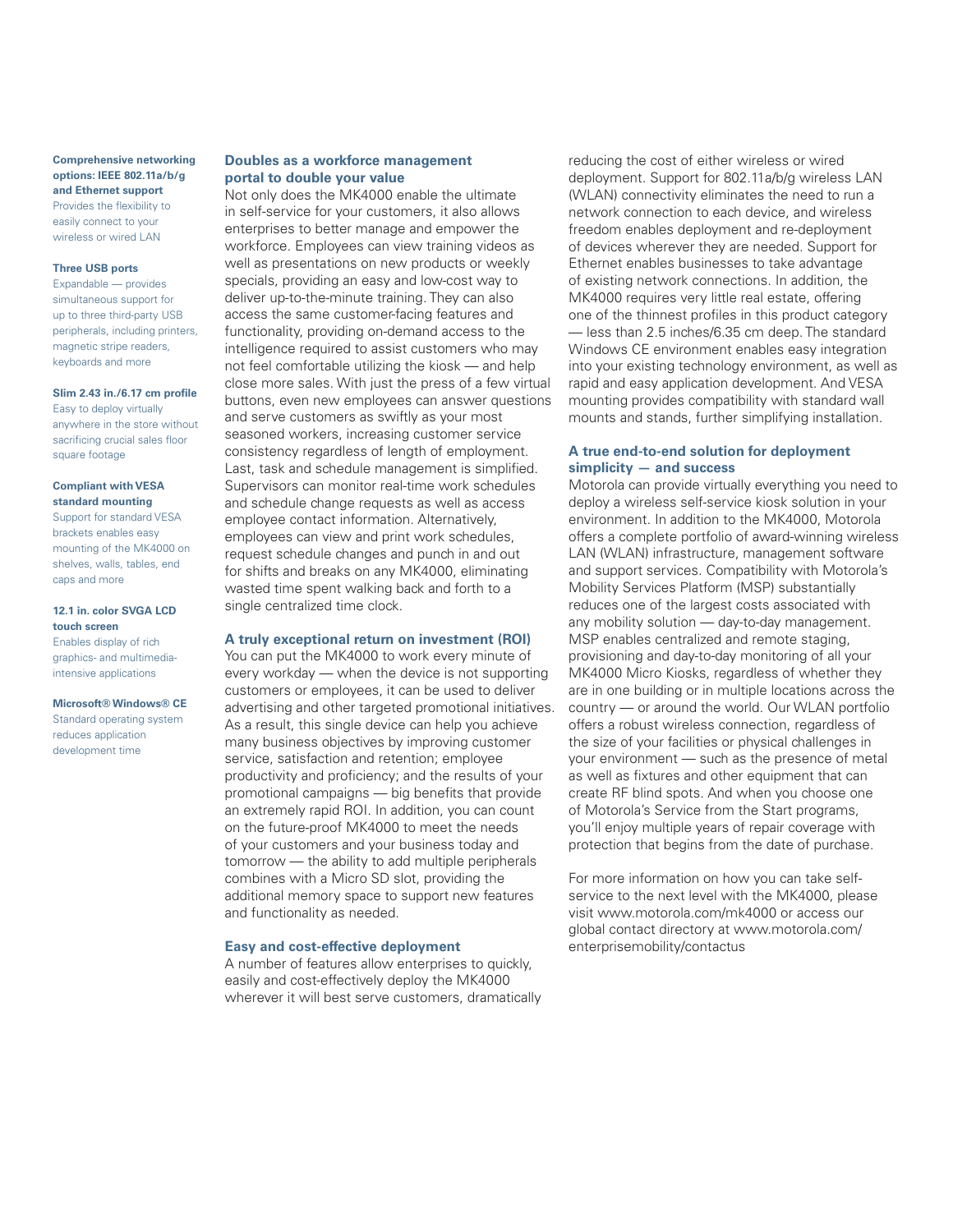# Symbol MK4000 Specifications

| <b>Physical Characteristics</b>        |                                                                                                                                                                                                                                                                                      |
|----------------------------------------|--------------------------------------------------------------------------------------------------------------------------------------------------------------------------------------------------------------------------------------------------------------------------------------|
| Dimensions:                            | 11.83 in. H x 12.43 in. W x 2.43 in. D<br>30.00 cm H x 31.57 cm W x 6.17 cm D                                                                                                                                                                                                        |
| Weight:                                | 4.4 lbs./1.99 kg                                                                                                                                                                                                                                                                     |
| Display:                               | Size: 12.1 in./30.74 cm diagonal LCD touchscreen<br>Resolution: 800 x 600 pixels (SVGA)<br>Resistive Touch Screen: standard                                                                                                                                                          |
| Power:                                 | DC power: 24v                                                                                                                                                                                                                                                                        |
| <b>Expansion Capabilities:</b>         | Micro SD card slot (user accessible); USB host                                                                                                                                                                                                                                       |
| Data Ports:                            | 3 Mini USB - 1.1 (2.0 Compliant) client/host;<br>Ethernet RJ-45                                                                                                                                                                                                                      |
| Audio:                                 | Two integrated stereo speakers; microphone                                                                                                                                                                                                                                           |
| Scanner:                               | Scan engine options:<br>Laser version for capture of 1D codes<br>Imager version for capture of 1D, 2D, and<br>PDF417 codes                                                                                                                                                           |
| 1D Laser Scanner<br>Decode Capability: | 1D Symbologies: Code 39, Code 128, EAN-8,<br>EAN-13, UPCEAN-128, UPCA, UPCE, UPC/EAN<br>Supplementals (disabled in demo browser<br>application), GS1 DataBar, Chinese 2 of 5, Code<br>93, Discrete 2 of 5, Interleaved 2 of 5 (including<br>ITF14 and ITF 2 of 5), Codabar, ISBT 128 |
| 2D Imager Decode<br>Capability:        | 1D Symbologies: Code 39, Code 128, EAN-8,<br>EAN-13, UPCEAN-128, UPCA, UPCE, UPC/EAN<br>Supplementals (disabled in demo browser<br>application), GS1 DataBar, Chinese 2 of 5, Code<br>93, Discrete 2 of 5, Interleaved 2 of 5 (including<br>ITF14 and ITF 2 of 5), Codabar, ISBT 128 |
|                                        | 2D Symbologies: PDF417, QR, Aztec,<br>DataMatrix, MaxiCode                                                                                                                                                                                                                           |
| <b>Performance Characteristics</b>     |                                                                                                                                                                                                                                                                                      |
| CPU:                                   | Intel® XScale™ 624 MHz processor                                                                                                                                                                                                                                                     |
| Operating System:                      | Windows CE                                                                                                                                                                                                                                                                           |
| Browser:                               | Internet Explorer 6.0; Symbol Pocket Browser                                                                                                                                                                                                                                         |

Memory: 128MB SDRAM/ 64MB Flash

| Additional Memory:                 | Up to 8 GB Flash using accessible Micro SD slot                                                                                                                                                                                                                                                                                                                                                                                                                                  |
|------------------------------------|----------------------------------------------------------------------------------------------------------------------------------------------------------------------------------------------------------------------------------------------------------------------------------------------------------------------------------------------------------------------------------------------------------------------------------------------------------------------------------|
| Communications:                    | WI AN <sup>.</sup><br>802.11a - up to 54 Mbps<br>802.11b - up to 11 Mbps<br>802.11g - up to 54 Mbps<br>10/100 Mb Ethernet<br>Ethernet:                                                                                                                                                                                                                                                                                                                                           |
| <b>User Environment</b>            |                                                                                                                                                                                                                                                                                                                                                                                                                                                                                  |
| Operating Temperature:             | 32F° to 104°F/0° to 40°C                                                                                                                                                                                                                                                                                                                                                                                                                                                         |
| Storage Temperature:               | -40°F to 158°F/-40°C to 70°C                                                                                                                                                                                                                                                                                                                                                                                                                                                     |
| Humidity:                          | 5% to 85% (non-condensing)                                                                                                                                                                                                                                                                                                                                                                                                                                                       |
| <b>Software</b>                    |                                                                                                                                                                                                                                                                                                                                                                                                                                                                                  |
| Available Applications:            | Rapid Deployment Client; Motorola Mobility<br>Services Platform (MSP)                                                                                                                                                                                                                                                                                                                                                                                                            |
| Application<br>Development Tools:  | Ships with Symbol Pocket Browser.<br>٠<br>For C/C++ developers, the MK4000 provides<br>٠<br>support for application development using<br>Microsoft's eMbedded Visual C++ 4.0 SP3.<br>For C# / VisualBasic.NET developers, the<br>MK4000 provides support for application<br>development using Microsoft's Visual Studio.<br>Symbol SDK components required to support<br>the development environments listed above<br>are available from Motorola's Support<br>Central Web site. |
| <b>Peripherals and Accessories</b> |                                                                                                                                                                                                                                                                                                                                                                                                                                                                                  |
| <b>Mounting Options:</b>           | Conforms to the VESA 100mm mounting<br>standard for attachment of third-party, off-the-<br>shelf mounting solutions; four (4) M4 x 8.1 mm<br>inserts provided                                                                                                                                                                                                                                                                                                                    |
| <b>Regulatory</b>                  |                                                                                                                                                                                                                                                                                                                                                                                                                                                                                  |
| Electrical Safety:                 | UL60950-1/CSA C22.2 No. 60950-1,<br>EN60950-1/IEC60950-1                                                                                                                                                                                                                                                                                                                                                                                                                         |
| Laser Safety:                      | CEN 60825-1, IEC 60825-1, 21CFR1040.10,<br>CDRH Class II, IEC Class 2                                                                                                                                                                                                                                                                                                                                                                                                            |
| EMI/RFI:                           | EN 301 489-1, EN 301 489-17, EN 55022,<br>FCC Part 15 Class B, ICES 003 Class B, EN 55024,<br>EN 61000-3-2, EN 61000-3-3, AS/NZS 4268:2008,<br>Japan VCCI                                                                                                                                                                                                                                                                                                                        |

# **XScale™ 624 MHz processor; 128MB SDRAM / 64 MB Flash and up to 8 GB Flash via an accessible Micro SD slot** High performance architecture provides users with a superior experience even for the most demanding applications

# **Integrated support for: Internet Explorer 6.0; Symbol Pocket Browser; Visual Studio .Net 2005; EMDK for C, .NET and Java** Enables rapid and costeffective development of sophisticated yet easy-to-use menu driven applications

# **Compatible with Motorola's Mobility Services Platform (MSP)**

Ability to remotely stage, provision, monitor and troubleshoot devices dramatically simplifies and reduces the costs associated with deployment as well as day-to-day management

# **Stereo speakers, microphone and headset jack**

Provides support for a wide range of voice/audio-enabled applications, including the ability to place a call to an associate and play audio files within applications

# **Marketing and signage flexibility**

Easy to attach and change signage; allows retailers to draw attention to the presence of the MK4000 as well as provide customerfacing information